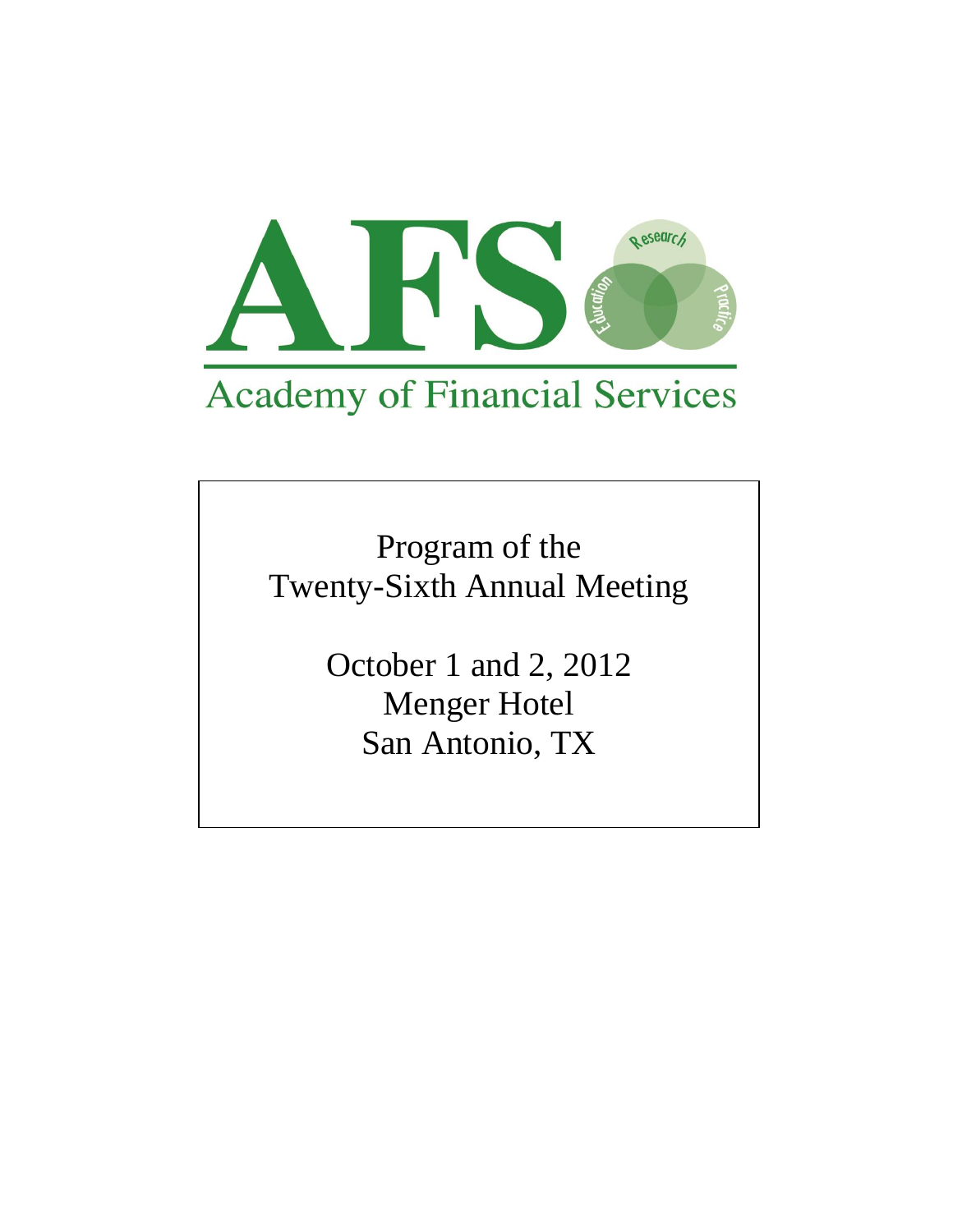### Welcome from the President

It is my pleasure and honor to welcome you to the 2012 Academy of Financial Services Annual Meeting in San Antonio. This year is the 26th anniversary of Academy of Financial Services. We share common interests in sharing innovations in teaching and research that will benefit that practice and body of knowledge of financial planning and financial services.

First of all I would like to thank Dr. Lance Palmer (Executive VP- Program) for his tremendous efforts in putting together an impressive program in the areas of financial planning and financial services. Of course this would not be possible without the excellent submissions from our presenters this year. I am confident we will all benefit and enjoy the diversity of the program as we attend the interesting sessions available this year.

Many of you participated in the survey this past year that was administrated by Dr. Grady Purdue on behalf of the board of directors. The purpose of the survey was to ensure that all of our members could share their thoughts and values regarding AFS membership. Data from the survey confirms this conference provides a forum for academics and practitioners to present and discuss their current research, exchange potential research ideas, and catch up with colleagues and friends. As many of you know our organization has strove to continue to meet our objectives of serving academia and practitioners in their research and development. After reviewing the results of the survey it was determined that next year's meeting will take place in Chicago to allow members to attend both the FMA meeting and our meeting.

Lastly, I would like to thank our colleagues on the board for their time and commitment to the organization. The efforts of Dr. Francis Laatsch for his efforts to help organize our 2013 meeting, Dr. William Chittenden, VP-Local Arrangements, and Dr. Diane Docking, VP-Finance, are all very much appreciated. Special thanks to Dr. Stuart Michelson-Editor who has continued to commit a great deal of his time and resources for *The Financial Services Review*.

I thank you all for supporting the AFS and making the 2012 Annual meeting a success.

Brian Boscaljon, President 2012 Academy of Financial Services Penn State University - Erie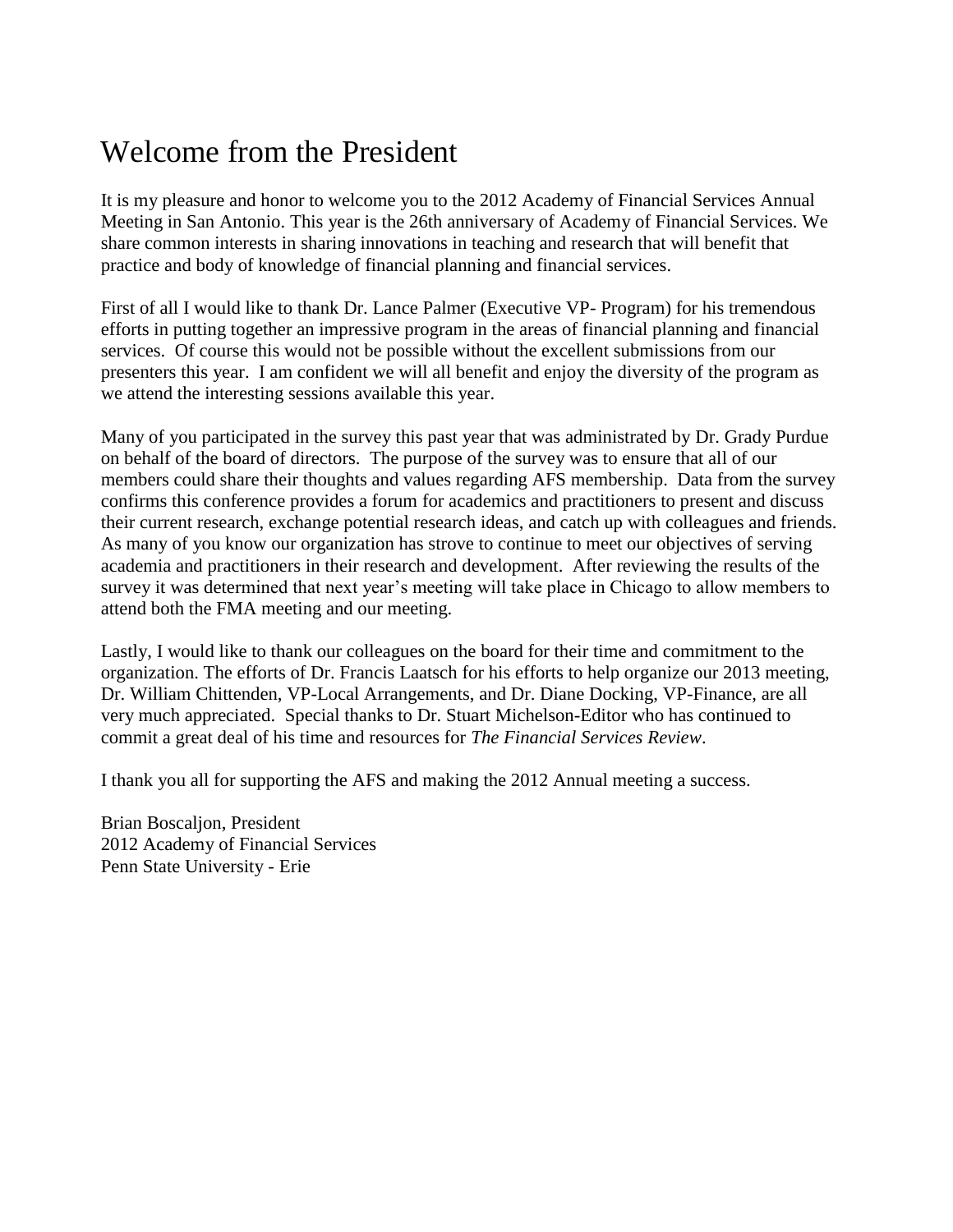### **The 2012 Meeting at a Glance**

### **SUNDAY**

### **5:00 – 6:00 pm – REGISTRATION**

#### **MONDAY**

### **7:30 am – 5:00 pm – REGISTRATION**

### **7:30 – 8:00 am – CONTINENTAL BREAKFAST**

#### **A Sessions, 8:00 – 9:15 am**

- A1 Investments I Ballroom A
- A2 Retirement Planning I Ballroom B
- A3 Investments II Ballroom C
- A4 Estate Planning I Cavalier Room

### **9:15 – 9:30 am – Coffee Break**

#### **B Sessions, 9:30 – 10:45 am**

- B1 Investments III Ballroom A
- B2 Investments IV Ballroom B
- B3 Insurance I Ballroom C
- B4 Consumer Behavior Cavalier Room

#### **10:45 – 11:00 am – Coffee Break**

#### **C Sessions, 11:00 – 12:00**

- C1 Student Debt Ballroom A
- C2 Retirement II Ballroom B
- C3 Investments V Ballroom C
- C4 Business Planning Cavalier Room
- C5 International Organizations Patio Room

#### **12:00 – 1:45 pm LUNCHEON**

#### **D Sessions, 2:00 – 3:15 pm**

- D1 Investor Behavior I Ballroom A
- D2 Portfolio Management Ballroom B
- D3 Investments VI Ballroom C
- D4 Household Debt Cavalier Room

#### **3:15 – 3:30 am – Coffee Break**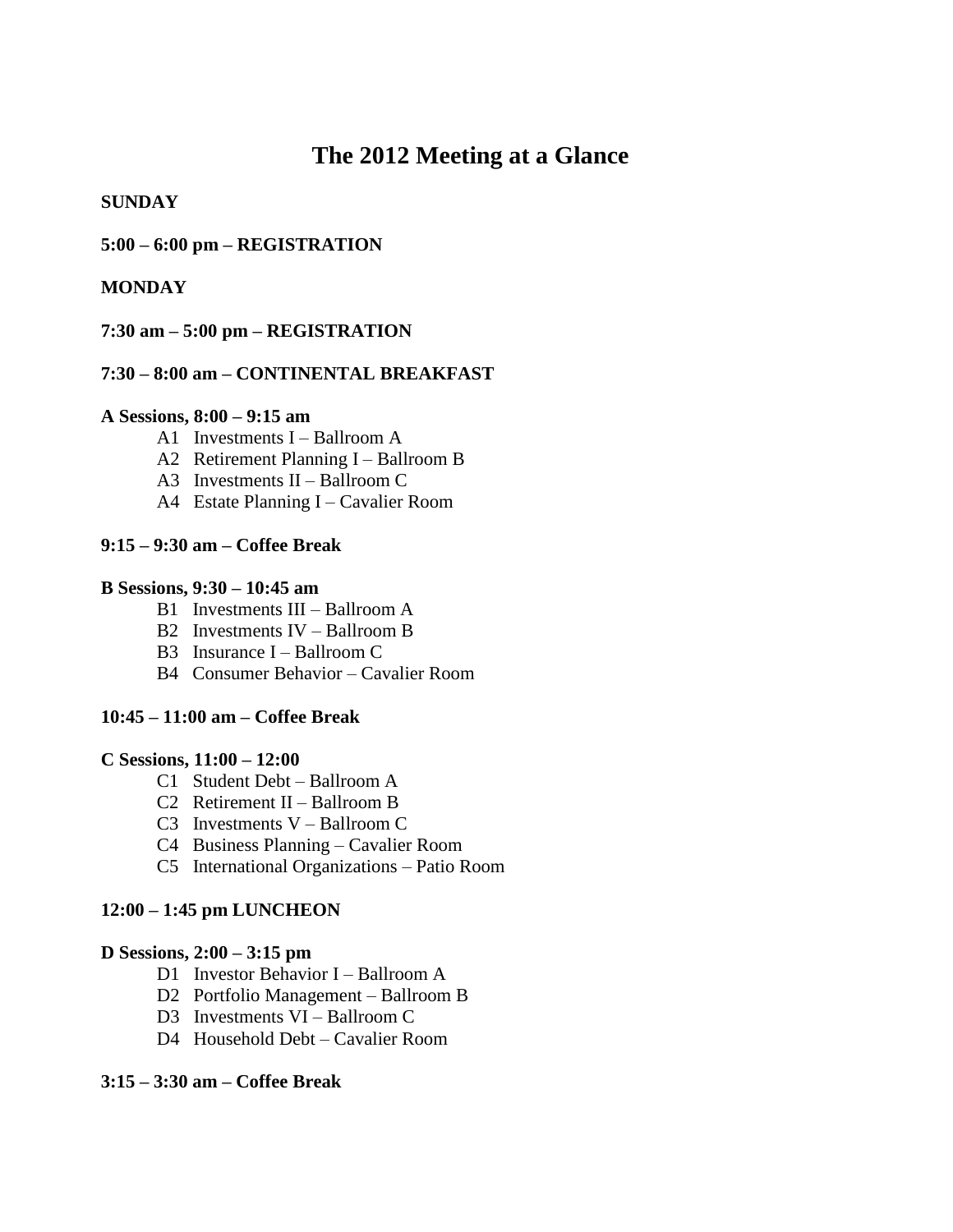#### **E Sessions, 3:30 – 4:45**

- E1 Investor Behavior II Ballroom A
- E2 Real Estate I Ballroom B
- E3 Retirement Planning III Ballroom C
- E4 Financial Education I Cavalier Room

#### **5:30 – 7:30 pm – RECEPTION**

### **TUESDAY**

### **7:30 am – 11:00 am – REGISTRATION**

### **7:30 – 8:00 am – CONTINENTAL BREAKFAST**

#### **F Sessions, 8:00 – 9:15**

- F1 Investments VII Ballroom A
- F2 Savings Behavior 1 Ballroom B
- F3 Financial Education II Ballroom C
- F4 Potpourri I Cavalier Room

#### **9:15 – 9:30 am – Coffee Break**

#### **G Sessions, 9:30 – 10:50**

- G1 Potpourri II Ballroom A
- G2 Savings Behavior II **–** Ballroom B
- G3 Client Communication Ballroom C
- G4 Potpourri III Cavalier Room

#### **10:50 – 11:00 am – Coffee Break**

#### **H Sessions, 11:00 – 12:00**

- H1 Household Debt II Ballroom A
- H2 Tax Education Ballroom B
- H3 Pedagogy Ballroom C
- H4 Investor Behavior III Cavalier Room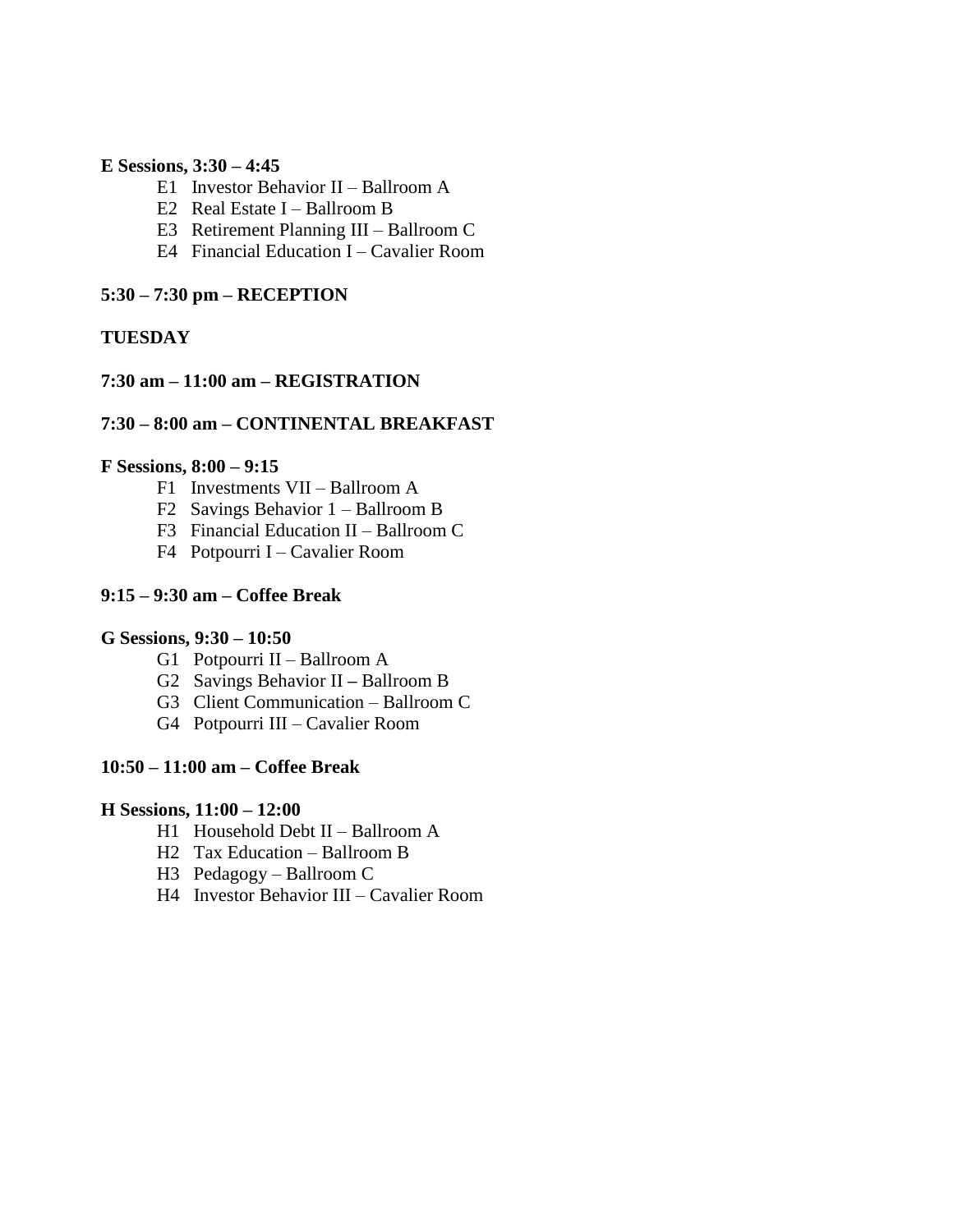### **Session Details**

#### **MONDAY**

### **7:30 am – 5:00 pm – REGISTRATION**

#### **7:30 – 8:00 am – CONTINENTAL BREAKFAST**

| Session A1: $8:00 - 9:15$ am | <b>Location: Ballroom A</b>      |
|------------------------------|----------------------------------|
| <b>Investments I</b>         | <b>Moderator: Darrol Stanley</b> |

A Test of a Composite Measure for Common Stock Momentum Investing A. J. Senchack, Southwestern University

The Asymmetric Information of Price Momentum Reversal and Alpha on Long-Term Returns of Portfolios of S&P 500 Stocks Darrol Stanley, Pepperdine University

Michael D. Kinsman, Pepperdine University

## **Session A2: 8:00 – 9:15 am Location: Ballroom B**

## **Retirement I Moderator: Caryl Carpenter**

People with Multiple Chronic Conditions and Preparation for Retirement Caryl Carpenter, Widener University Thomas E. Hunter, Widener University Karen Leppel, Widener University Eric Brucker, Widener University

The Influence of Race on the Social Security Early Retirement Decision for Married Couples Diane Docking, University of Northern Illinois Rich Fortin, New Mexico State University Stuart Michelson, Stetson University

Retirement Saving and the use of Financial Planners Terrance Martin, Texas Tech University Michael Finke, Texas Tech University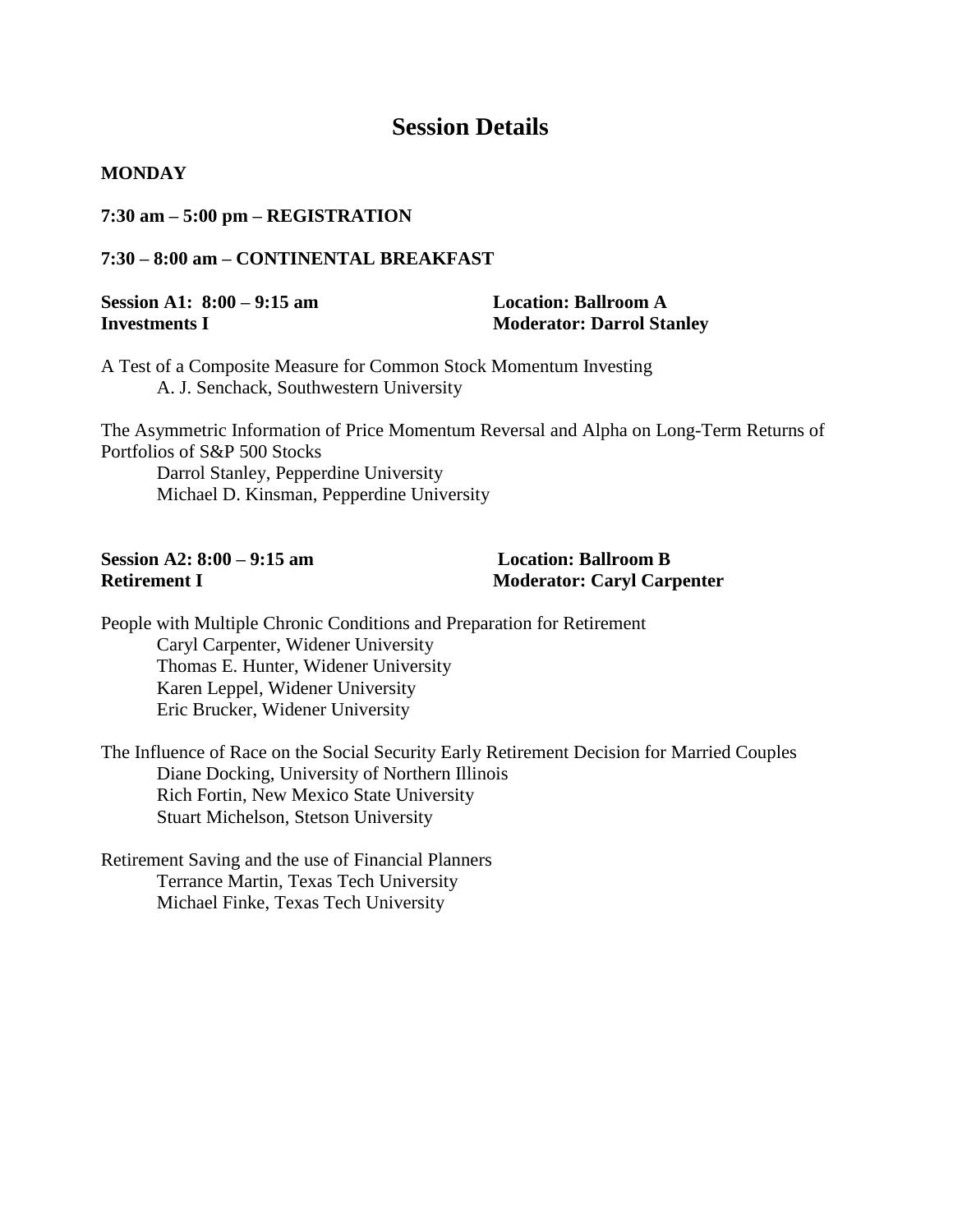#### **Session A3: 8:00 – 9:15 am Location: Ballroom C Investments II Moderator: Robert Dubil**

Fixed Income Investing After 2008: Getting the Maximum Yield From Corporate Bonds and Callable Corporate Bonds Robert Dubil, University of Utah

Market Timing Risk in Laddering a CD Portfolio Don Taylor, Penn State Brandywine

Closed-end Funds and the Financial Crisis Sophie Kong, Western Washington University Fang Wang, Central Washington University

### **Session A4: 8:00 – 9:15 am Location: Cavalier Room Estate Planning I Moderator: Vance Grange**

- Estate Planning in an Uncertain Transfer Tax Environment Thomas P. Langdon, Roger Williams University Vance E. Grange, Utah State University
- Escheated Estate Assets: Trends, Causes, and Recovery Randal Ice, University of Central Oklahoma

Charitable Estate Planning as Visualized Autobiography: An fMRI Study of its Neural Correlates Russell James III, Texas Tech University Michael W. O'Boyle, Texas Tech University

#### **9:15 – 9:30 am – Coffee Break**

| Session B1: 9:30 – 10:45 am | <b>Location: Ballroom A</b>    |
|-----------------------------|--------------------------------|
| <b>Investments III</b>      | <b>Moderator: James Kolari</b> |

A New Asset Pricing Model Based on the Zero-Beta CAPM: The ZCAPM Wei Liu, Texas A&M University James W. Kolari, Texas A&M University Jiahua Z. Huang, Texas A&M University

New Efficient Frontier: Can Structured Products Really Improve Risk-Return Profile? Giovanna Zanotti, Universita Degli Studi Di Bergamo Gianluca Fusai, Universita Degli Studi Del Piemonte Orientale Amedeo Avogadro

Structured Product Based Variable Annuities Geng Deng, Securities Litigation and Consulting Group Tim Husson, Securities Litigation and Consulting Group Craig McCann, Securities Litigation and Consulting Group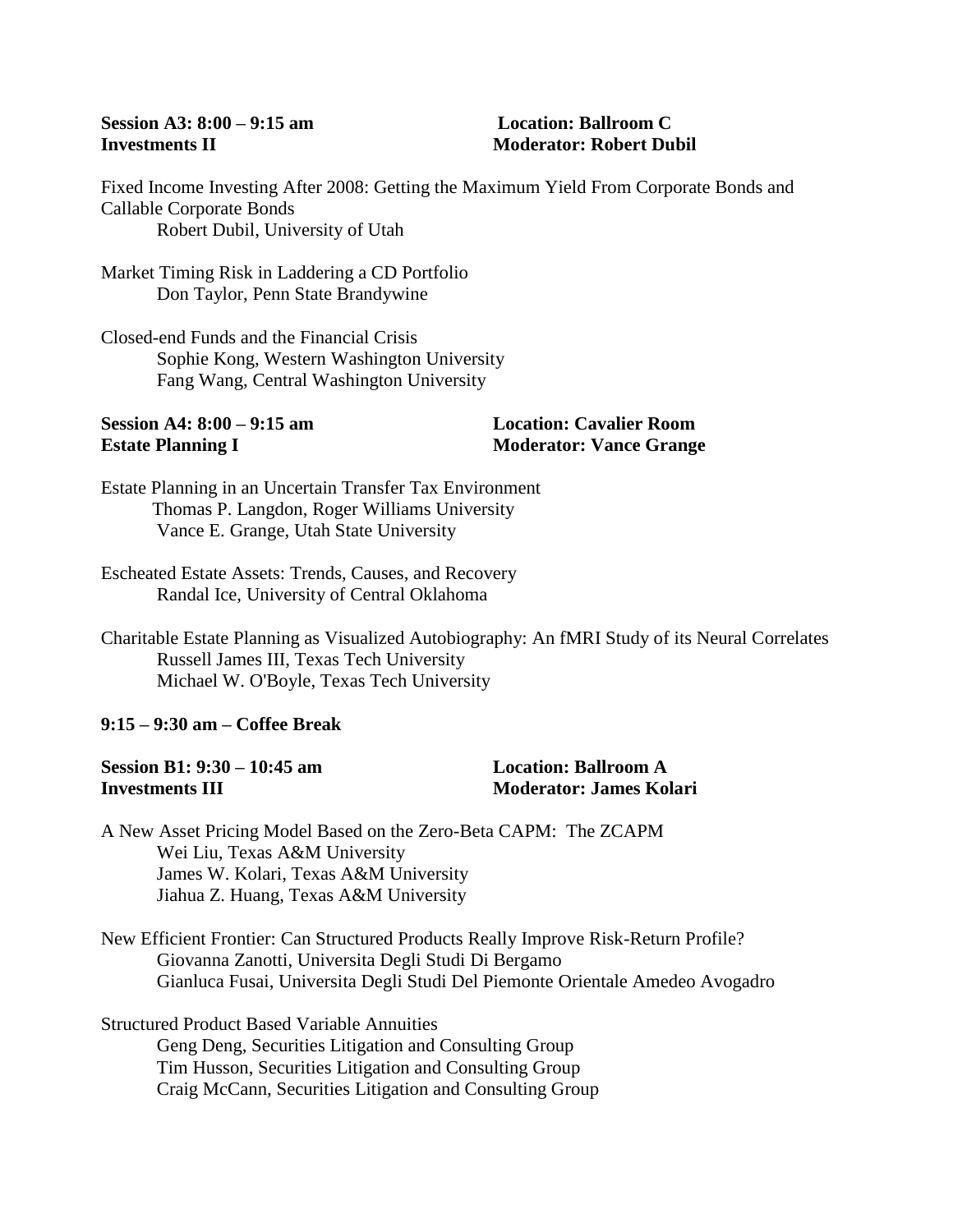# **Session B2: 9:30 – 10:45 am Location: Ballroom B**<br> **Investments IV Moderator: Steven Swi**

# **Moderator: Steven Swidler**

| Multiple Reverse Stock Splits (Investors Beware!)<br>Claire E. Crutchley, Auburn University<br>Steven Swidler, Auburn University                                                                                                              |                                                                                           |
|-----------------------------------------------------------------------------------------------------------------------------------------------------------------------------------------------------------------------------------------------|-------------------------------------------------------------------------------------------|
| The Intermediate and Long-term Impacts of Financial Magazine Stock Picks<br>Swarn Chatterjee, University of Georgia<br>Andrew Carswell, University of Georgia<br>Cliff Robb, Kansas State University<br>Stefen Kutzman, University of Georgia |                                                                                           |
| Investing in Morningstar Five-Star Stock Upgrades: Price and Style Effects<br>Paul J. Bolster, Northeastern University<br>Emery A. Trahan, Northeastern University                                                                            |                                                                                           |
| Session B3: 9:30 - 10:45 am<br><b>Insurance I</b>                                                                                                                                                                                             | <b>Location: Ballroom C</b><br><b>Moderator: Barry Mulholland</b>                         |
| Understanding the Shift in Demand for Cash Value Life Insurance<br>Barry Mulholland, Texas Tech University<br>Michael Finke, Texas Tech University                                                                                            |                                                                                           |
| Effectiveness?<br>Barry Mulholland, Texas Tech University<br>Michael Finke, Texas Tech University<br>John Gilliam, Texas Tech University                                                                                                      | Does Advisor Compensation Method Impact Their Perspective on Life Insurance Disclosure    |
| How Much Life Insurance Do You Need?<br>Chris Robinson, York University<br>Victoria Zaremba, Office of the Attorney General of Ontario                                                                                                        |                                                                                           |
| Session B4: 9:30 – 10:45 am<br><b>Consumer Behavior, National Data Samples</b>                                                                                                                                                                | <b>Location: Cavalier Room</b><br><b>Moderator: John Clark</b>                            |
| Brian Boscaljon, Penn State – Erie<br>John Clark, University of Missouri - Kansas City<br>Matthew Hood, Texas State University                                                                                                                | The Impact of Tactical Shifts to Gold During a Recession: "Fear Asset" or Inflation Hedge |
| Parameter Assumptions in Normative Analyses of Household Financial Decisions<br>Sherman D. Hanna, The Ohio State University<br>Kyoung Tae Kim, The Ohio State University<br>Fen Liu, The Ohio State University                                |                                                                                           |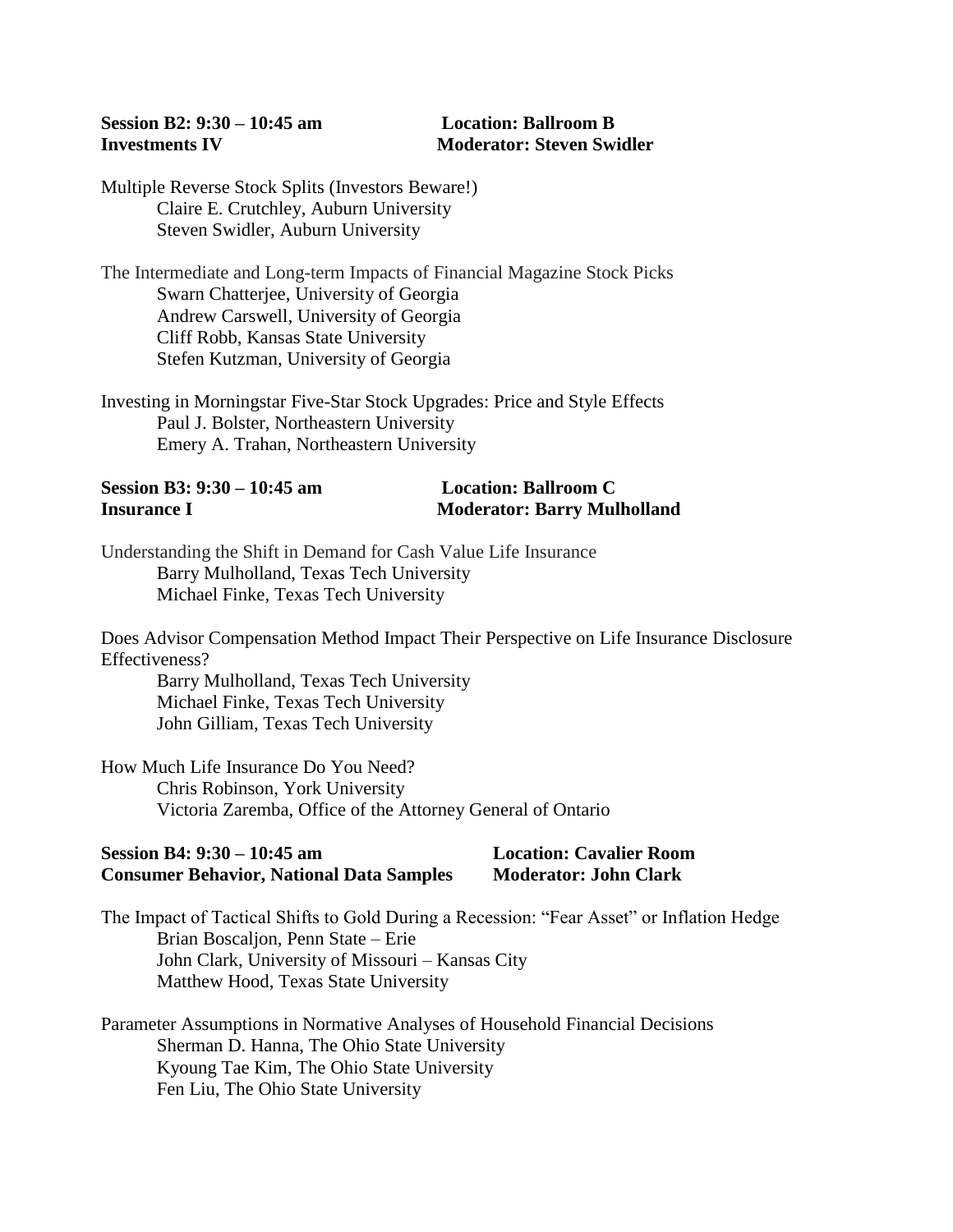Pure Time Preference or Situational? What Does the Survey of Consumer Finances Planning Horizon Variable Measure?

Eunice O. Hong, The Ohio State University Sherman D. Hanna, The Ohio State University

#### **10:45 – 11:00 am – Coffee Break**

### **Session C1: 11:00 – 12:00 Location: Ballroom A**

### **Student Debt Moderator: Victoria Javine**

Do You Know What You Owe? Students' Understanding of Their Student Loans Emily A. Andruska, Federal Reserve Board Jeanne M. Hogarth, Federal Reserve Board Cynthia Needles Fletcher, Iowa State University Gregory R. Forbes, Iowa State University Darin R. Wohlgemuth, Iowa State University

Financial Knowledge and Student Loan Usage in College Students Victoria Javine, University of South Alabama Tajuana Williams, University of South Alabama

### **Session C2: 11:00 – 12:00 Location: Ballroom B**

### **Retirement II Moderator: Robert Moreschi**

Using Trusts as a Means to Reduce Retirement Funding Shortfalls Robert Moreschi, Virginia Military Institute

Which Retirement Savings Strategy Leads to More Nights with Peaceful Sleep?: Comparison of Life-Cycle and Life-Style Strategies from Expected Utility Rosita P. Chang, University of Hawaii at Manoa Qianqiu Liu, University of Hawaii at Manoa Helen Saar, Dixie State College

### **Session C3: 11:00 – 12:00 Location: Ballroom C**

**Investments V Moderator: Stuart Michelson**

Personality Type and Investment Risk Preferences Stuart Michelson, Stetson University Karen Mottarella, University of Central Florida

Revealed Preferences, Learning, and Sequential Decision Making Larry Belcher, Taylor University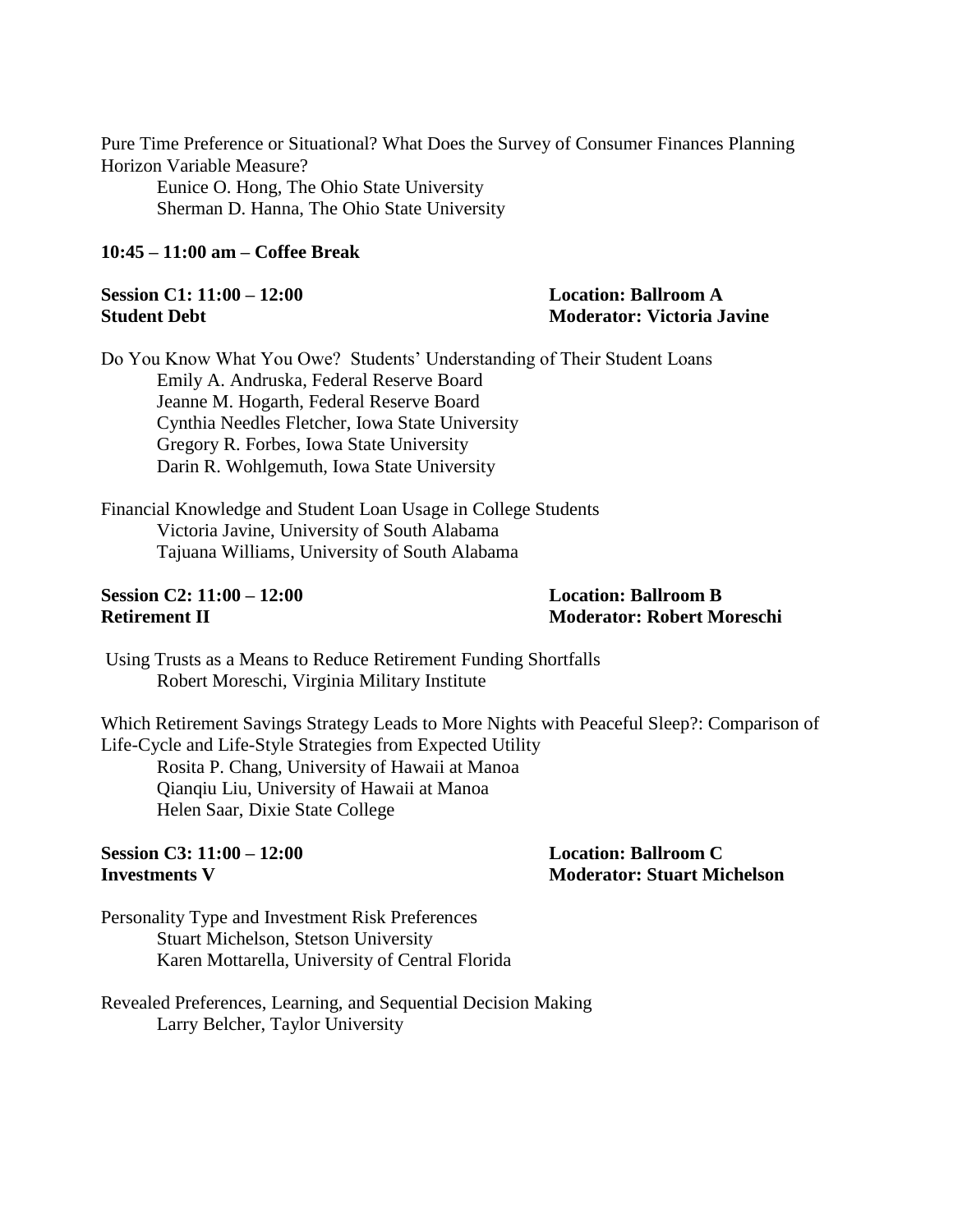**Session C4: 11:00 – 12:00 Location: Cavalier Room Business Planning Moderator: Mitzi Lauderdale**

I Can Quit You: Who Fires their Advisor after a Recession Yuanshan Cheng, Texas Tech University Michael Finke, Texas Tech University

Special Needs Caregivers: An Increased Need for Support and Professional Guidance Mitzi Lauderdale, Texas Tech University Sandra Huston, Texas Tech University

#### **Session C5: 11:00 – 12:00 Location: Patio Room International Financial Planning Research Community Moderator: Mark Brimble**

The Past, Present and Future - Academic Participation in the Development of the Financial Planning Profession

Mark Brimble, Giffith University

#### **12:00 – 1:45 pm LUNCHEON**

#### **Speaker: G. Wes Swank, Hayman Capital Management, Managing Director – Energy & Natural Resources**

**Bio:** Prior to joining Hayman Capital Management in March of 2008, Mr. Swank worked in the mergers and acquisitions group of Citi's investment bank. While at Citi, Mr. Swank was involved in strategic financial advisory assignments across multiple industries including consumer products, energy, media, technology and homebuilding. Mr. Swank has closed transactions exceeding \$5 billion in aggregate value and has worked with notable clients such as Williams Companies, Pathmark Stores and Andrew Corporation. Mr. Swank received his MBA from Stanford University in June 2005 and a BS in Mechanical Engineering from the Virginia Military Institute in May 2003, where he graduated as valedictorian of his class.

**Session D1: 2:00 – 3:15 pm Location: Ballroom A**

**Investor Behavior I I I I I Moderator: D. K. Malhotra** 

An Empirical Examination of the Performance of Faith Based Investing: The Case of Islamic Index Funds

Akash Dania, Alcorn State University D.K. Malhotra, Philadelphia University

Using Social Responsibility Ratings to Outperform the Market: Evidence from Long-Only and Active-Extension Investment Strategies

Greg Filbeck, Penn State Erie Hunter Holzhauer, Penn State Erie Xin Zhao, Penn State Erie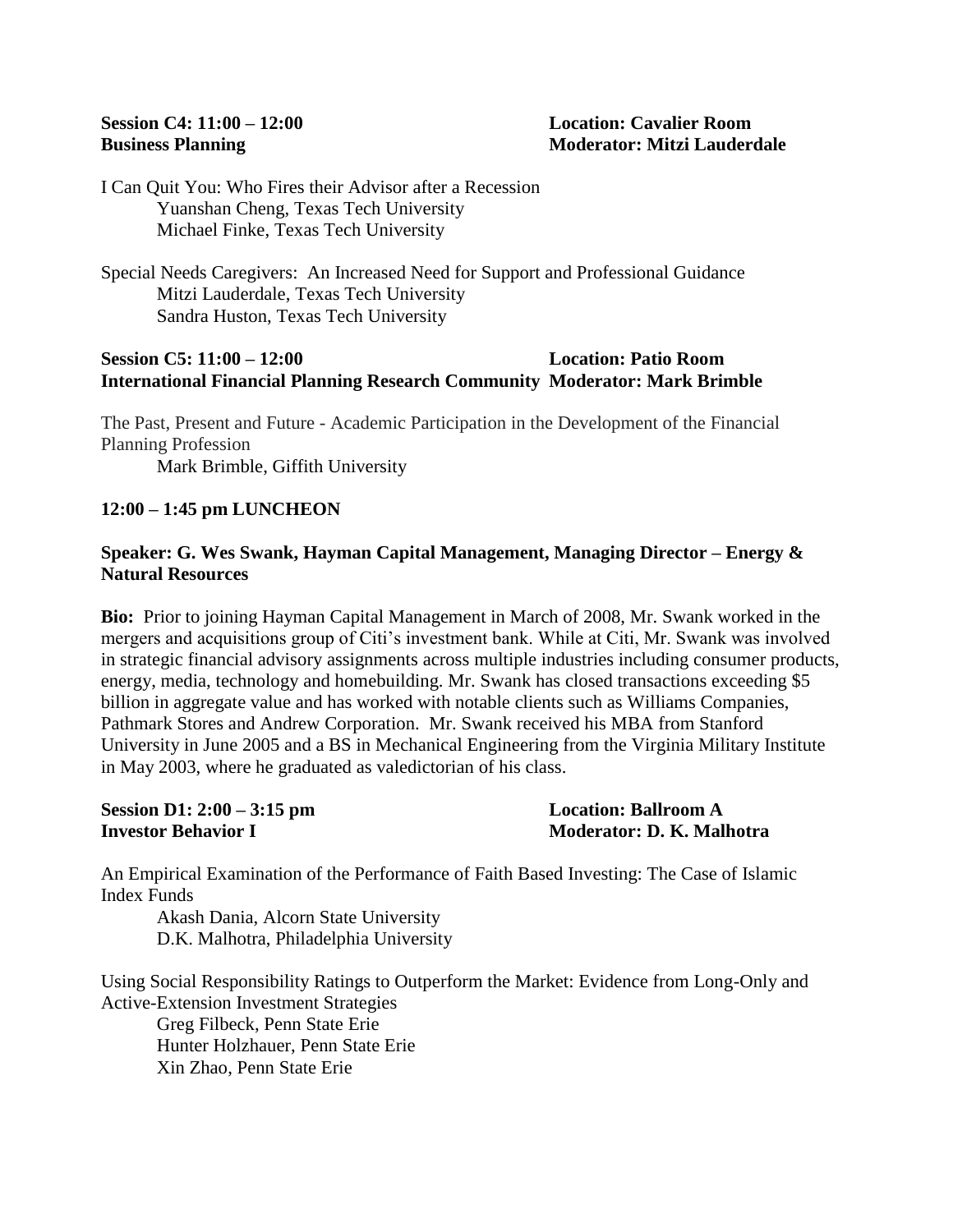The Impact of Market Sentiment on the Stock Trading Behavior of Individuals: Evidence from the **HRS** 

Chris Browning, Texas Tech University Michael Finke, Texas Tech University Sandra Huston, Texas Tech University

### **Session D2: 2:00 – 3:15 pm Location: Ballroom B Portfolio Management** Moderator: James Chong

Practical Diversification Tools Jeanie Wyatt, South Texas Money Management Jim Kee, South Texas Money Management

Portfolio Size: Revisited

James Chong, California State University – Northridge; MacroRisk Analytics G. Michael Phillips, California State University – Northridge; MacroRisk Analytics

Manager Description and Fund Performance Jarkko Peltomäki, Stockholm University

### **Session D3: 2:00 – 3:15 pm Location: Ballroom C**

## **Investments VI Moderator: Brian Boscaljon**

VIX Signal for Flight-to-Quality Brian Boscaljon, Penn State University - Erie John Clark, University of Missouri – Kansas City

Market Timing for ETF Style Rotation through the use of Entropy Analytics and the VIX Index Levan Efremidze, Pepperdine University James A. DiLellio, Pepperdine University Darrol J. Stanley, Pepperdine University

Optimizing Portfolio Liquidation Under Risk-Based Margin Requirements Geng Deng, Securities Litigation and Consulting Group Tim Dulaney, Securities Litigation and Consulting Group Craig McCann, Securities Litigation and Consulting Group

**Session D4: 2:00 – 3:15 pm Location: Cavalier Room Household Debt Moderator: Hyrum Smith**

Household Factors Associated with Mortgage Prepayment and Tax-Deferred Retirement Savings Hyrum Smith, Virginia Tech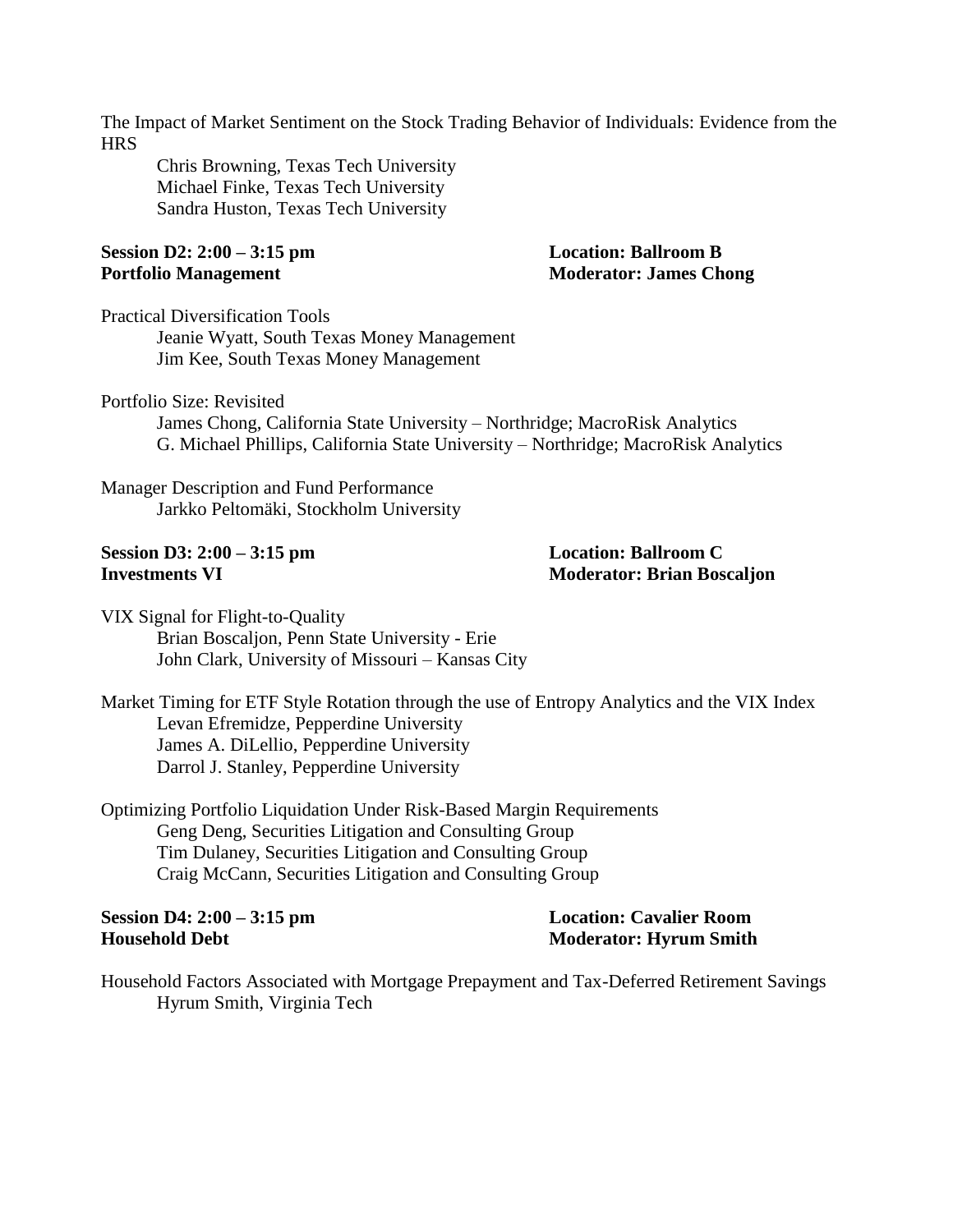Comparing Apples to Oranges: Lessons from Corporate Finance for Analyzing Mortgage Payments and Rent Dale L. Domian, York University Robert C. Wolf, University of Wisconsin - La Crosse

What Is Financial Literacy, and Does Financial Literacy Education Achieve Its Objectives? Evidence from Banks, Government Agencies and Financial Literacy Nirmala Lee, London Metropolitan University

#### **3:15-3:30 pm Coffee Break**

### **Session E1: 3:30 – 4:45 pm Location: Ballroom A Investor Behavior II Moderator: Philip Gibson**

Investors Preference for Skewness and the Demand for Actively Managed Mutual Funds Philip Gibson, The University of Incarnate Word

Investor Preference for Skewness and the Incubation of Mutual Funds Philip Gibson, The University of Incarnate Word

Impact of Rebalancing Strategies on Individual TIAA-CREF Portfolios Brian Boscaljon, Penn State University - Erie Rick Hedderick, Penn State University - Erie

### **Session E2: 3:30 – 4:45 pm Location: Ballroom B Real Estate I Moderator: Robert Wolf**

The Effect of Market Conditions on Household Investment in Rental Real Estate Martin Seay, Kansas State University Lance Palmer, University of Georgia Robert Nielsen, University of Georgia Andrew Carswell, University of Georgia

- An Assessment of the Risk and Return of Residential Real Estate Robert C. Wolf, University of Wisconsin - La Crosse Hsiao-Fen Yang, University of Wisconsin - La Crosse Dale L. Domian, York University
- Tax Efficiency in Indexed Retirement Accounts James H. Gilkeson, University of Central Florida Stuart Michelson, Stetson University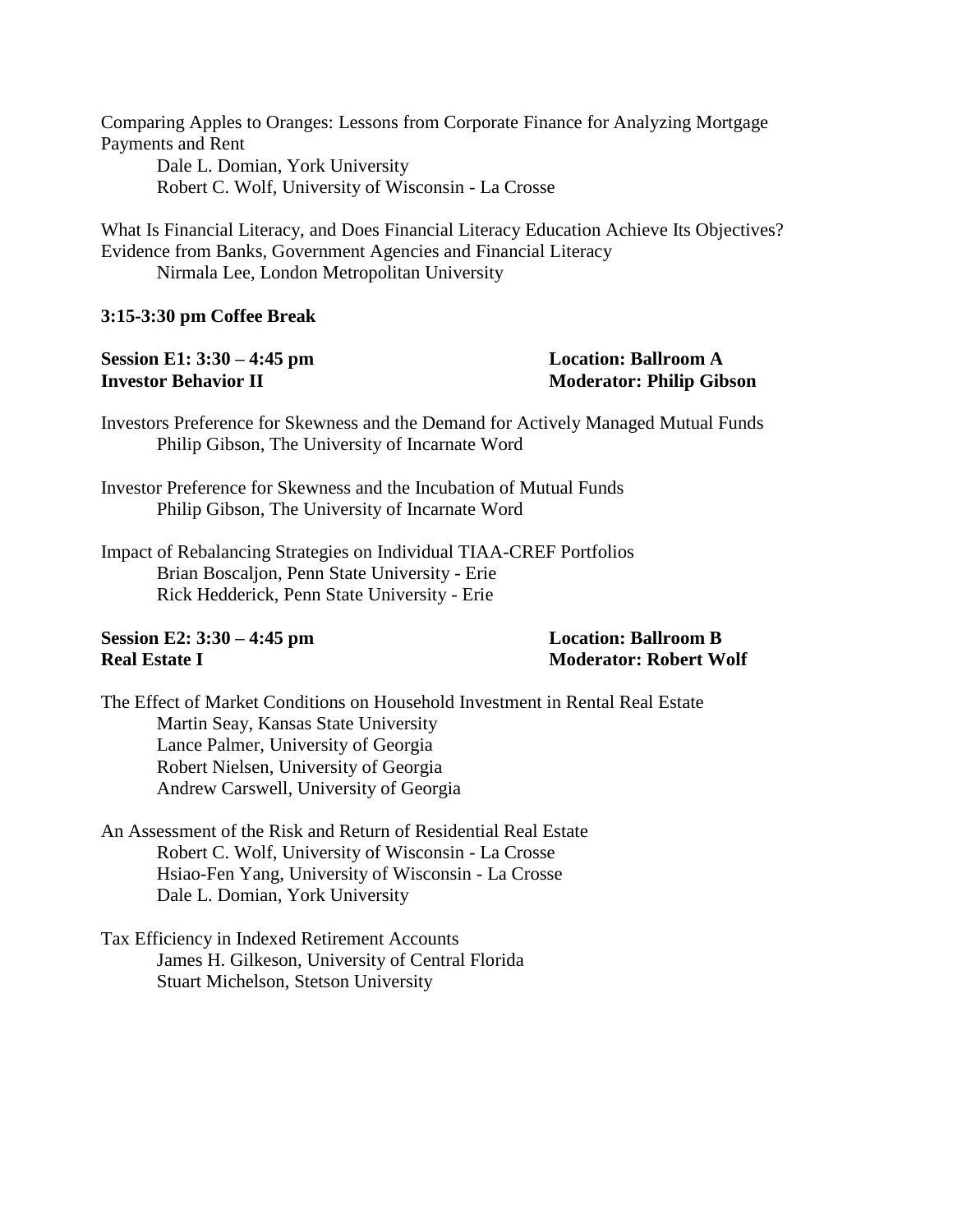# **Session E3: 3:30 – 4:45 pm Location: Ballroom C**

## **Retirement Planning III Moderator: Vickie Bajtelsmit**

How to Mitigate the Risk of Outliving Retirement Wealth Vickie Bajtelsmit, Colorado State University LeAndra O. Foster, Colorado State University

Retirement Distributions: Retiree Transition from Young, through Very Elderly Superannuated Ages. An Age Based, 3-D Dynamic Distribution Model Larry Frank, Better Financial Education John B. Mitchell, Central Michigan University David M. Blanchett, Morningstar Investment Management

Timing the Retirement Annuity Funds over Business Cycles: Evidence from the TIAA-CREF Imitiaz Mazumder, St. Ambrose University Nazneen Ahmad, Weber State University

# **Session E4: 3:30 – 4:45 pm Location: Cavalier Room**

Intergenerational Transfer of Financial Literacy Claire Matthews, Massey University

Financial Literacy and Naïve Consumer Choice Laura Ricaldi, Texas Tech University Michael Finke, Texas Tech University Sandra Huston, Texas Tech University

#### **5:30 – 7:30 pm – RECEPTION**

**Financial Education I Moderator: Claire Matthews**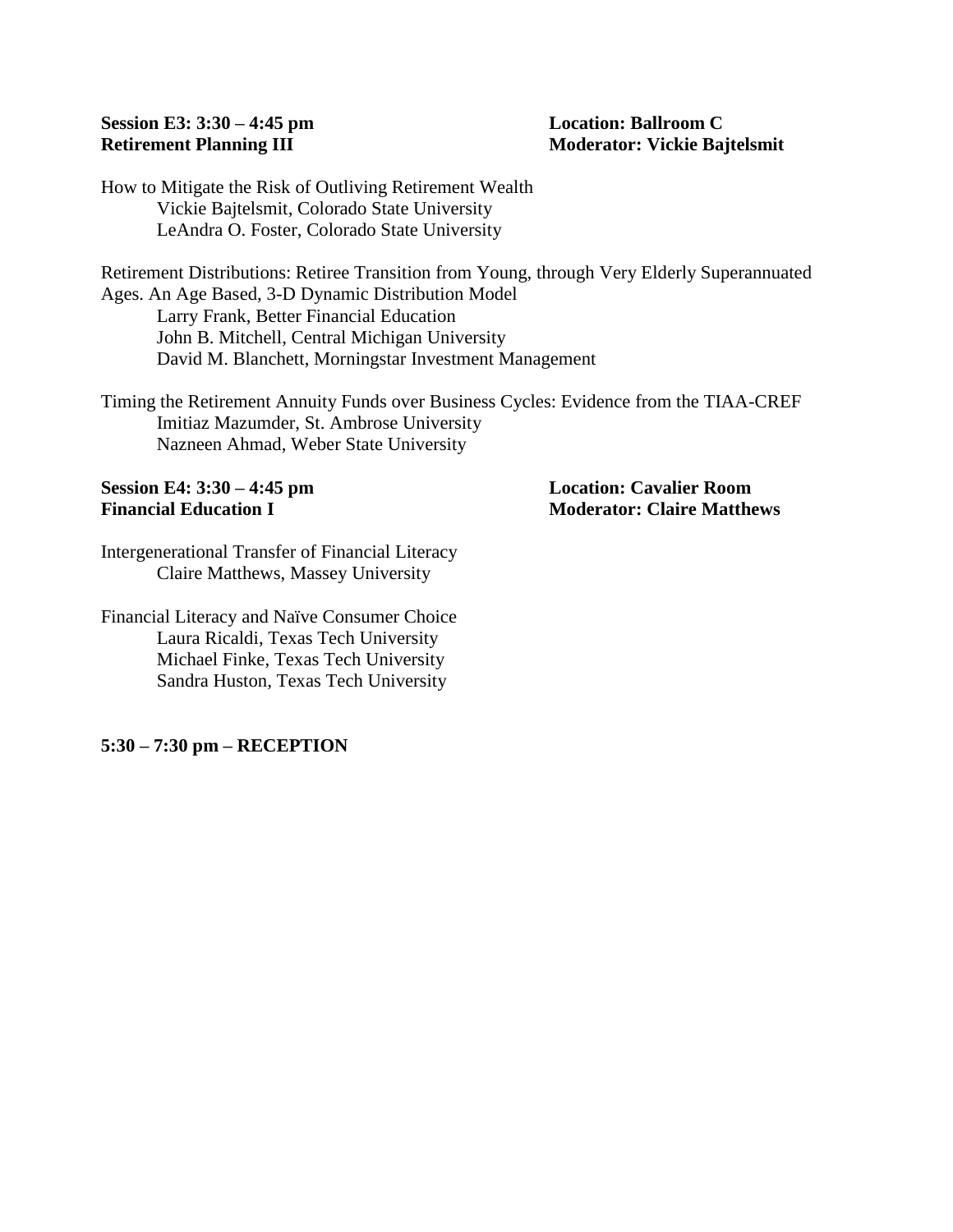#### **TUESDAY**

#### **7:30 am – 11:00 am – REGISTRATION**

#### **7:30 – 8:00 am – CONTINENTAL BREAKFAST**

## **Session F1: 8:00 – 9:15 am Location: Ballroom A**

## **Investments VII Moderator: David Nanigian**

The Investment Performance of Leveraged and Inverse Exchange Traded Funds: Empirical Evidence

Francis Laatsch, Southern Mississippi University

Why do Mutual Fund Expenses Matter? David Nanigian, The American College

What Individual Investors should Know about Load Effects on Mutual Fund Risk Larry Prather, Southeastern Oklahoma State University

#### **Session F2: 8:00 – 9:15 am Location: Ballroom B Savings Behavior I Moderator: Jack Sterling**

Examining the Savings Habits of Individuals with Present-Fatalistic Time Perspectives using the Theory of Planned Behavior

Robert Rodermund, Lindenwood University

A Phenomenological Study of the Lived Experience of Individual Savings Rates and How They Impact Life Satisfaction Jack Sterling, The Westminster Group

Bringing the Future to the Present to Incentivize Savings at Tax Time Through the Use of Solution Focused Brief Coaching

Lance Palmer, University of Georgia Teri Pichot, Denver Center for Solution-Focused Brief Therapy Irina Kunovskya, University of Georgia

| Session F3: $8:00 - 9:15$ am  | <b>Location: Ballroom C</b>          |
|-------------------------------|--------------------------------------|
| <b>Financial Education II</b> | Moderator: Alicia Rodriguez de Rubio |

Understanding Minority Households as Consumers of Financial Services Alicia Rodriguez de Rubio, University of the Incarnate Word

Competency Based Action Learning: A New Curriculum Synthesis for Financial Literacy Education

Nirmala Lee, London Metropolitan University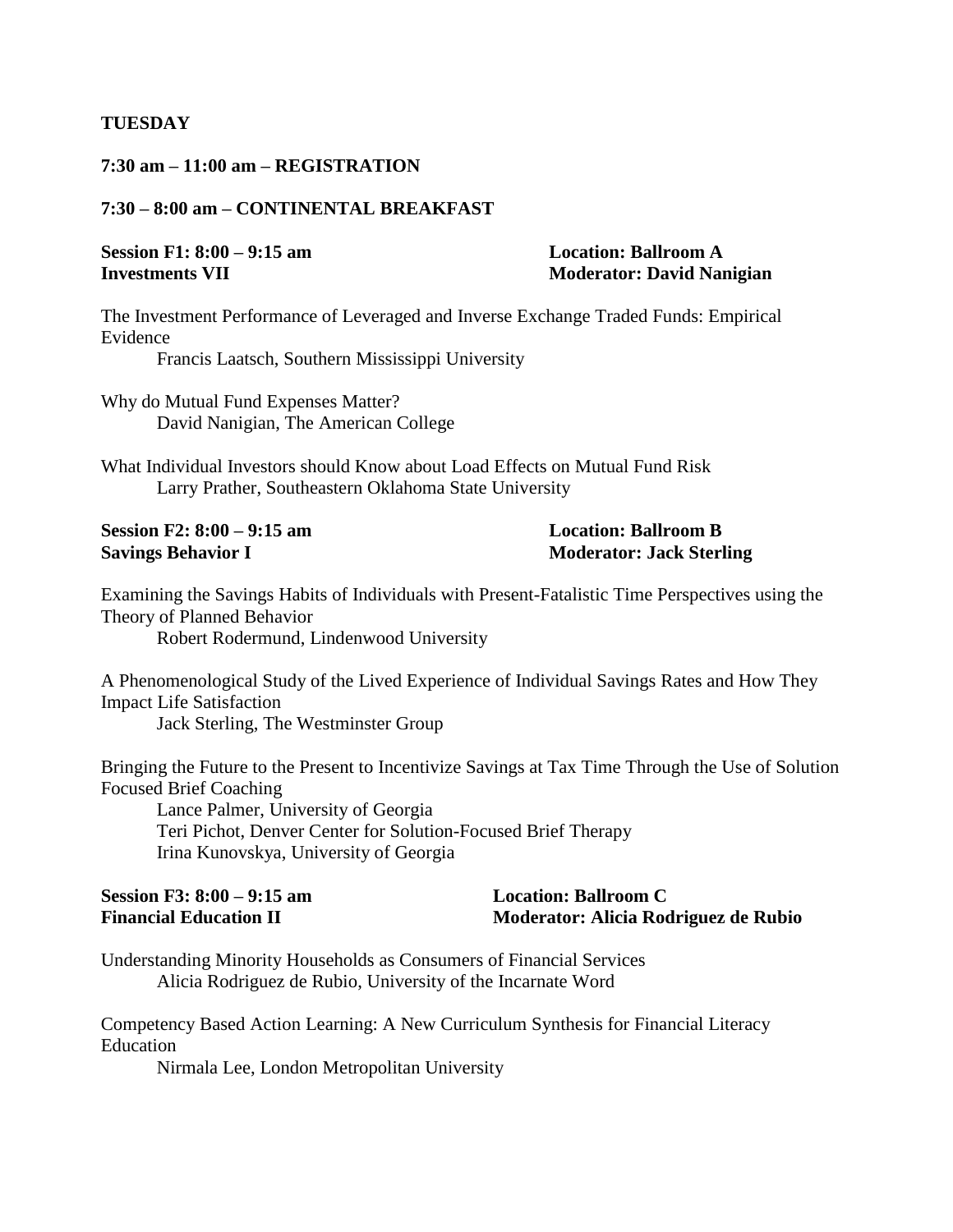Online Search Frequency, Information Asymmetry, and Market Liquidity Hunter Holzhauer, Penn State Erie Xing Lu, University of Indiana South Bend

**Session F4: 8:00 – 9:15 am Location: Cavalier Room Potpourri I Moderator: Vance Grange** 

Funding Alternatives For Higher Education Thomas Langdon, Roger Williams University Vance E. Grange, Utah State University

Investor Attention and Social Media Tao Guo, Texas Tech University Michael Finke, Texas Tech University

### **9:15 – 9:30 am – Coffee Break**

# **Session G1: 9:30 – 10:50am Location: Ballroom A**

### **Potpourri II Moderator: Shawn Brayman**

The Illusion that More Conservative Portfolios Address Risk Capacity Issues Shawn Brayman, Plan Plus Inc.

Multiple restatement announcements and firm's rate of return Siddharth Shankar, Texas A&M International University Edward R. Lawrence, Florida International University Arun J. Prakash, Florida International University Suchismita Mishra, Florida International University

#### **Session G2: 9:30 – 10:50 am Location: Ballroom B Savings Behavior II Moderator: Tim Griesdorn**

Financial Risk Tolerance and Savings Behavior Tim Griesdorn, Iowa State University Jean Lown, Utah State University Sharon DeVaney, Purdue University Soo Hyun Cho, South Dakota State University David Evans, Purdue University

Factors Related to Saving Behavior among Low-Income Households in the 1992-2007 Survey of Consumer Finances Stuart Heckman, The Ohio State University

Sherman D. Hanna, The Ohio State University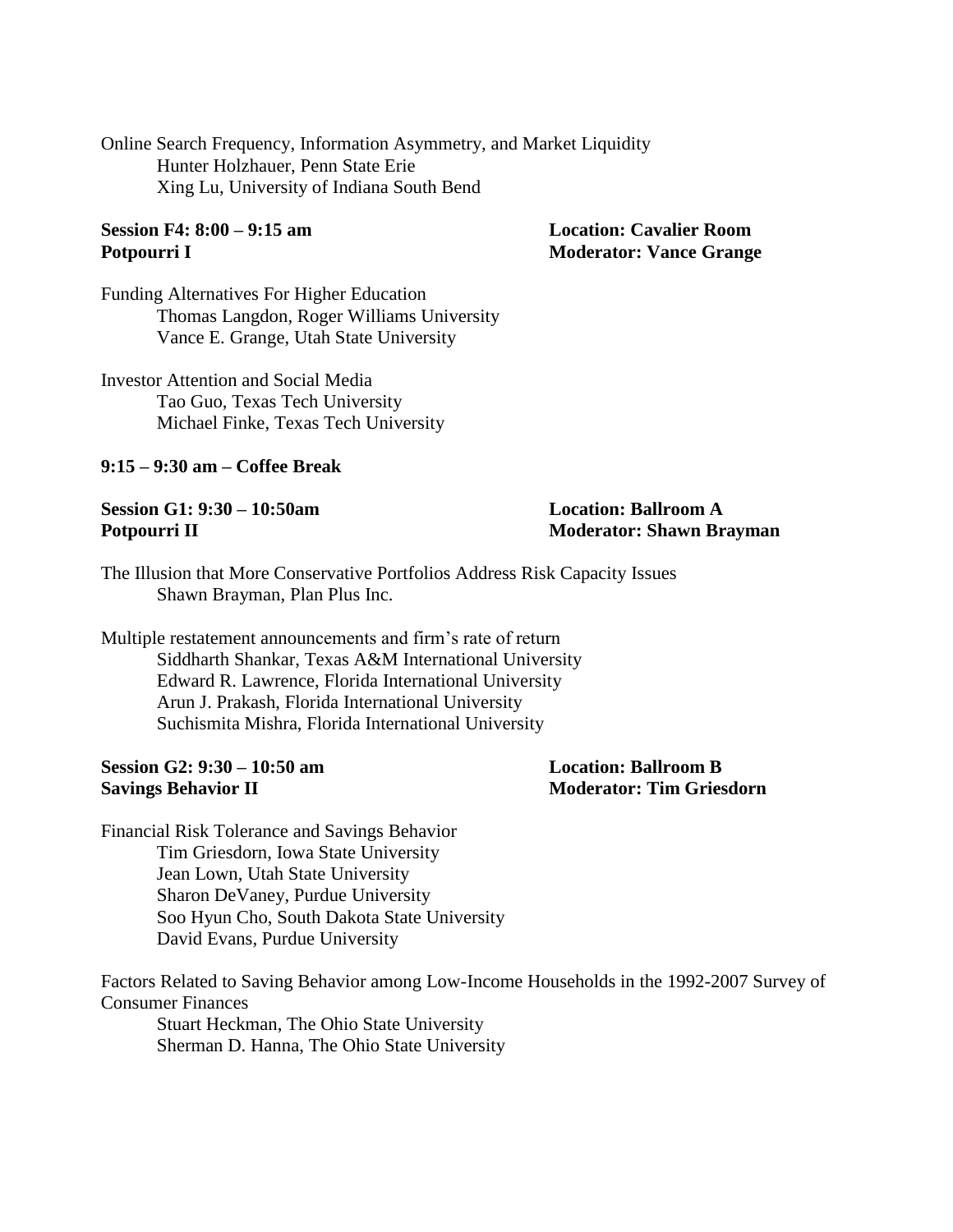The Influence of Saving Objectives on Saving: First Response Versus Any Response for **Objectives** 

Jae Min Lee, The Ohio State University Sherman D. Hanna, The Ohio State University

#### **Session G3: 9:30 – 10:50 am Location: Ballroom C Client Communication Moderator: Lukas R. Dean**

Perceptions of Financial Planners Regarding Factors that Affect the Development of Planning and Client Communication Techniques in Practice

Charles R. Chaffin, Certified Financial Planner Board of Standards Inc. Benjamin F. Cummings, Saint Joseph's University

Switching Financial Advisors: An fMRI Study of Its Neural Correlates Russell James III, Texas Tech University

The Upside of the Downturn: Investor Flows and Advisor Compensation Lukas R. Dean, William Patterson University Michael S. Finke, Texas Tech University John S. Salter, Texas Tech University

### **Session G4: 9:30 – 10:50 am Location: Cavalier Room Potpourri III Moderator: John Golob**

- The Effects of Sectoral Components of GDP on FDI Inflows in Developing Countries Thomas Layton, Texas Tech University
- Is the Federal Debt Raising Corporate Profits and Reducing Labor's Share of National Income? John Golob, Retired, Federal Reserve Bank of Kansas City

Does Single vs. Multiple Banking Relationship Influence Bank Lending During Bankruptcy? Anand Jha, Texas A&M International University Siddharth Shankar, Texas A&M International University YoungJun Kim, Texas A&M International University

#### **10:50 – 11:00 am – Coffee Break**

## **Session H1: 11:00 – 12:00 Location: Ballroom A**

**Household Debt II Moderator: Chris Robinson**

Payday Loans: A Socially Responsible Industry? Mark Schwartz, York University Chris Robinson, York University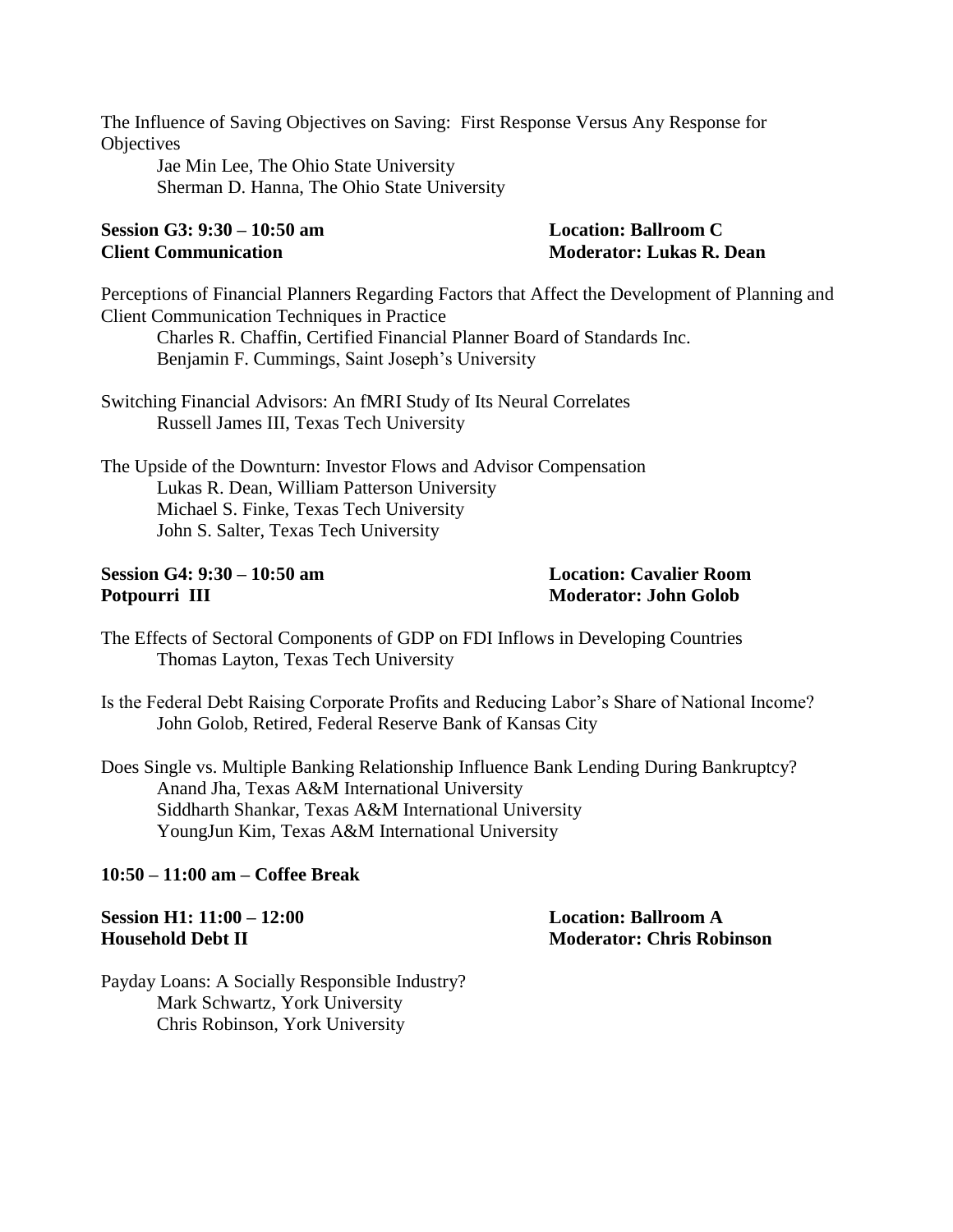Negative Net Worth and the Life Cycle Hypothesis Travis P. Mountain, The Ohio State University Sherman D. Hanna, The Ohio State University

## **Session H2: 11:00 – 12:00 Location: Ballroom B**

# **Tax Education Moderator: Lance Palmer**

Community Service and Service Learning Among Accounting and Law Students Cathy Bowen, Penn State Keith Elkin, Penn State Benjamin Lansford, Penn State

First Things First: Soft Pre-Commitments and the Decision to Save Among Low-Income Tax Filers

Lance Palmer, University of Georgia Irina Kunovskya, University of Georgia

# **Session H3: 11:00 – 12:00 Location: Ballroom C**

## **Pedagogy Moderator: Barry Mulholland**

Education Fast Track: Concept Discussion for Streamlined Introduction of Financial Planning Technology in the Classroom Barry Mulholland, Texas Tech University

Does Using a PC Tablet in the Classroom Improve Financial Planning Education Hyrum Smith, Virginia Tech

**Session H4: 11:00 – 12:00 Location: Cavalier Room Investor Behavior III Moderator: Jacob Sybrowsky** 

Trust and Locus of Control as Predictors of Portfolio Composition Jacob P. Sybrowsky, Utah Valley University

Capitalizing on the Greatest Anomaly in Finance with Mutual Funds David Nanigian, The American College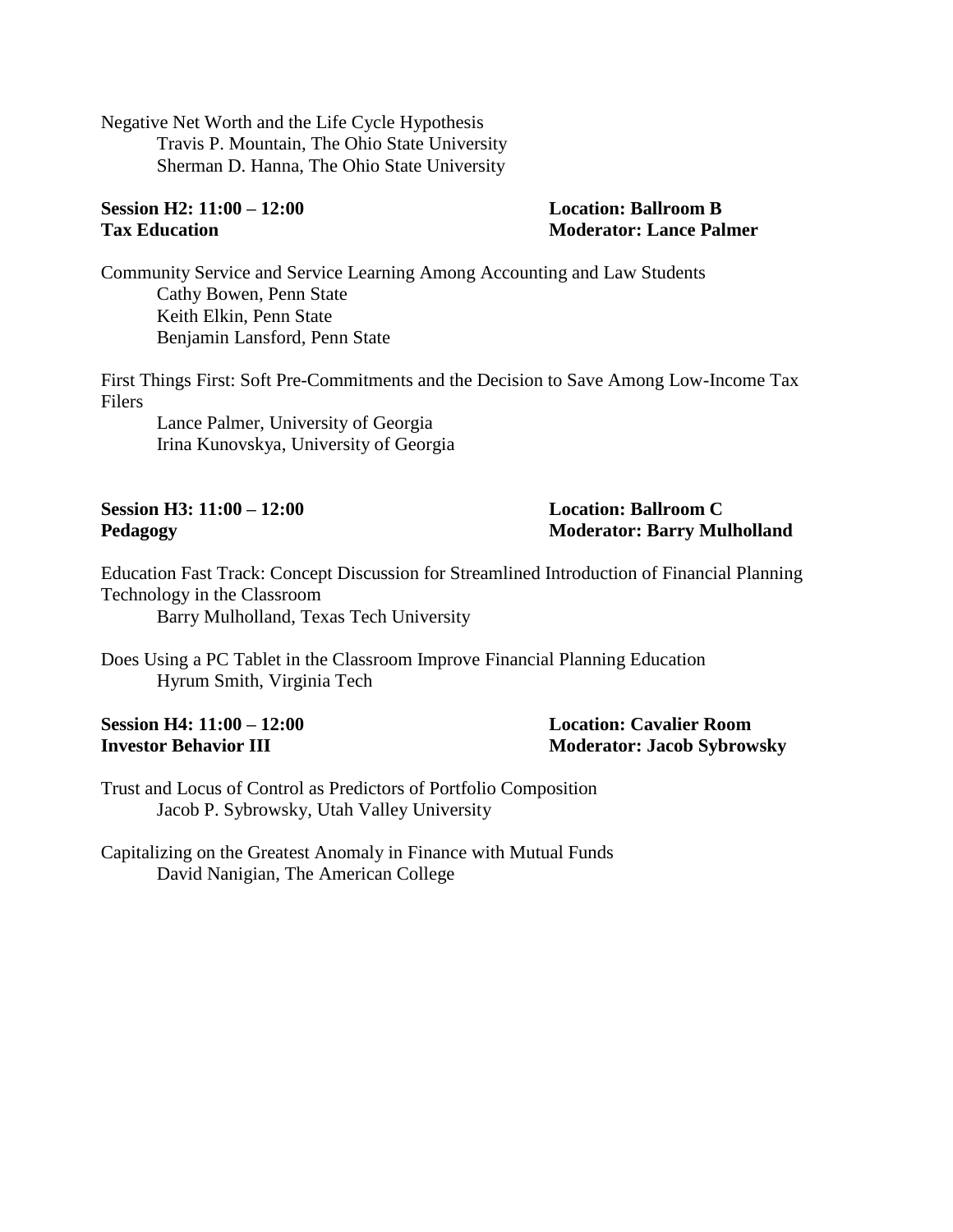#### **Officers**

President: Brian Boscaljon, Penn State University - Erie President-Elect: Frank Laatsch, Southern Mississippi University Executive VP-Program: Lance Palmer, University of Georgia VP-International Relations: Claire Matthews, Massey University VP-Local Arrangements: William Chittenden, Texas State University VP-Finance: Diane Docking, Northern Illinois University VP-Communications: Christine McClatchey, University of Northern Colorado VP-Professional Organizations: Tom Warschauer, San Diego State University VP-Membership: Rand Martin, Bloomsburg University VP-Marketing and Public Relations: Bill Gustafson, Texas Tech University Immediate Past President: Halil Kiymaz, Rollins College Editor - Financial Services Review: Stuart Michelson, Stetson University

#### **Directors**

Robert Moreschi, Virginia Military Institute Dale Domian, York University Larry Prather, Southeastern Oklahoma State University Charles Chaffin, CFP Board of Standards Natalie Chieffe, Ohio University Rich Fortin, New Mexico State University Grady Perdue, University of Houston Clear Lake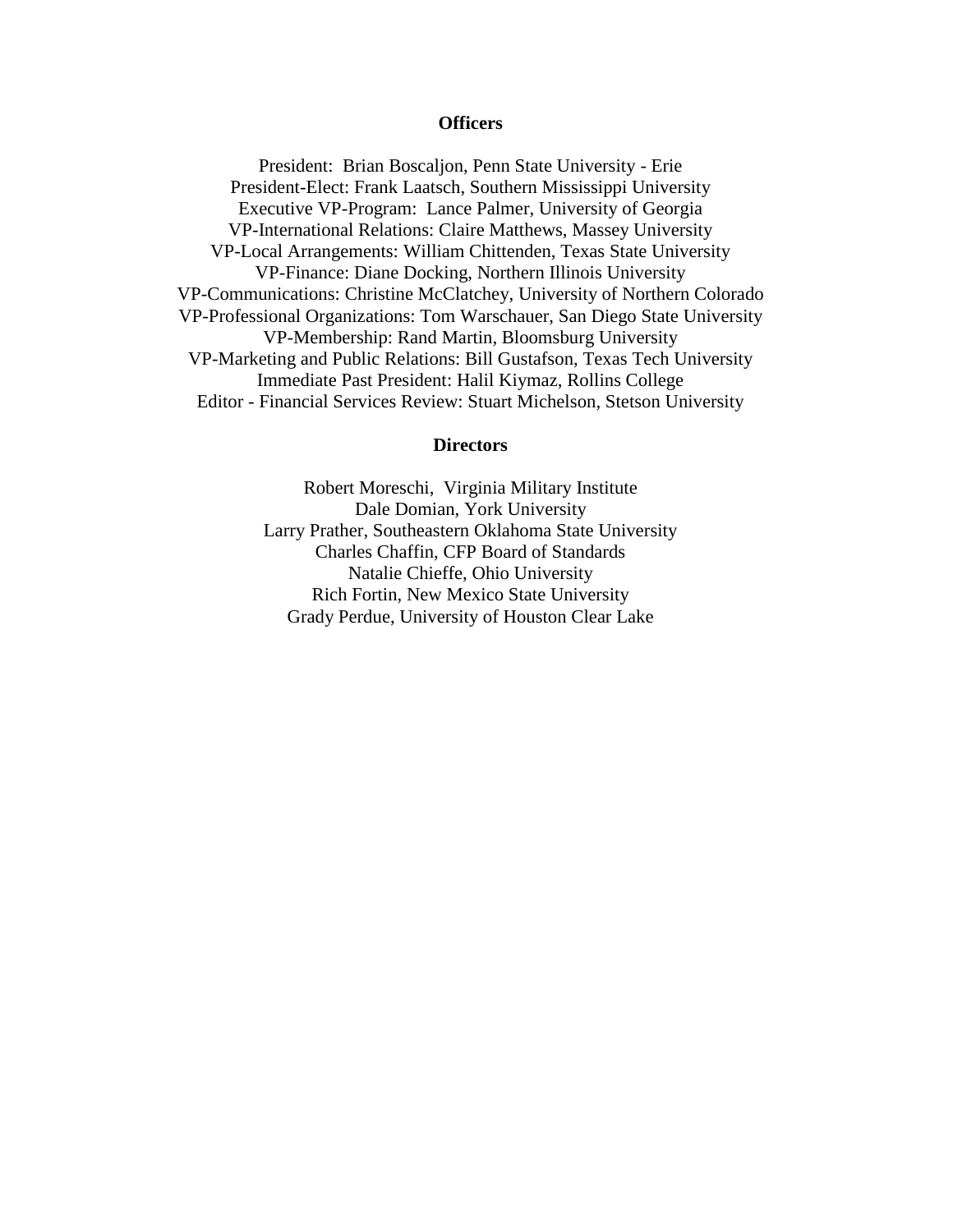#### **Past Presidents**

Tom Warschauer 1985-86 Robert F. Bohn 1986-87 Tom L. Potts 1987-88 S. Travis Pritchett 1988-89 Lawrence J. Gitman 1989-90 Frank K. Reilly 1990-91 Jean L. Heck 1991-92 Mona Gardner 1992-93 E. Ted Veit 1993-94 Dixie Mills 1994-95 Walt Woerheide 1995-96 Robert McLeod 1996-97 Don P. Holdren 1997-98 Terry Zivney 1998-99 Jill Vitelic 1999-2000 Tom Eyssell 2000-01 Karen Eilers Lahey 2001-02 Vickie J. Bajtelsmit 2002-03 Grady Perdue 2003-04 Stuart Michelson 2004-05 Anne Gleason 2005-2006 Daniel Walz 2006-2007 Francis Laatsch 2007-2008 Vickie Hampton 2008-2009 David Lange 2009-2010 Halil Kiymaz 2010-2011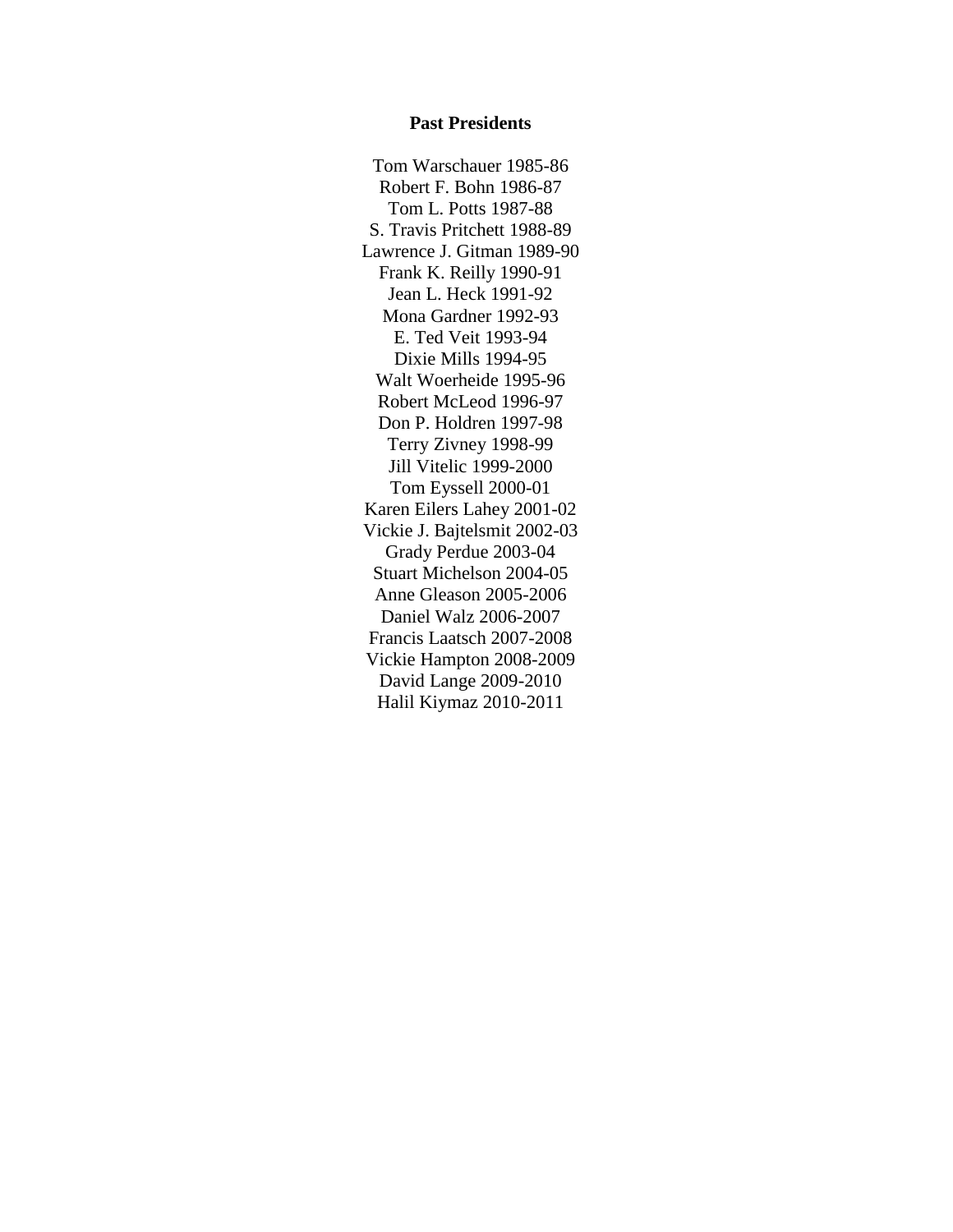**Index of Authors** Nazneen Ahmad, Weber State University **– E3** Emily A. Andruska, Federal Reserve Board **– C1** Vickie Bajtelsmit, Colorado State University **– E3** Larry Belcher, Taylor University **– C3** David M. Blanchett, Morningstar Investment Management **– E3** Paul J. Bolster, Northeastern University **– B2** Brian Boscaljon, Penn State University – Erie **– B4, D3, E1** Cathy Bowen, Penn State **– H2** Shawn Brayman, Plan Plus Inc. **– G1** Mark Brimble, Griffith University – **C5** Chris Browning, Texas Tech University **– D1** Eric Brucker, Widener University **– A2** Caryl Carpenter, Widener University **– A2** Andrew Carswell, University of Georgia **– B2, E2** Charles R. Chaffin, Certified Financial Planner Board of Standards Inc. **– G3** Swarn Chatterjee, University of Georgia **– B2** Rosita P. Cheng, University of Hawaii at Manoa **– C2** Yuanshan Cheng, Texas Tech University **– C4** James Chong, California State University – Northridge; MacroRisk Analytics **– D2** Soo Hyun Cho, South Dakota State University **– G2** John Clark, University of Missouri – Kansas City **– D3, B4** Claire E. Crutchley, Auburn University **– B2** Benjamin F. Cummings, Saint Joseph's University **– G3** Akash Dania, Alcorn State University **– D1** Lukas R. Dean, William Patterson University **– G3** Geng Deng, Securities Litigation and Consulting Group **– D3, B1** Sharon DeVaney, Purdue University **– G2** James A. DiLellio, Pepperdine University **– D3** Diane Docking, University of Northern Illinois **– A2** Dale L. Domian, York University **– D4, E2** Robert Dubil, University of Utah **– A3** Tim Dulaney, Securities Litigation and Consulting Group **– D3** Levan Efremidze, Pepperdine University **– D3** Keith Elkin, Penn State **– H2** David Evans, Purdue University **– G2** Greg Filbeck, Penn State Erie **– D1** Michael Finke, Texas Tech University **– A2, B3, C4, D1, E4, F4, G3**  Cynthia Needles Fletcher, Iowa State University **– C1** Gregory R. Forbes, Iowa State University **– C1** Rich Fortin, New Mexico State University **– A2** LeAndra O. Foster, Colorado State University **– E3** Larry Frank, Better Financial Education **– E3** Gianluca Fusai, Universita Degli Studi Del Piemonte Orientale Amedeo Avogadro **– B1** Philip Gibson, The University of Incarnate Word **– E1** James H. Gilkeson, University of Central Florida **– E2** John Gilliam, Texas Tech University **– B3**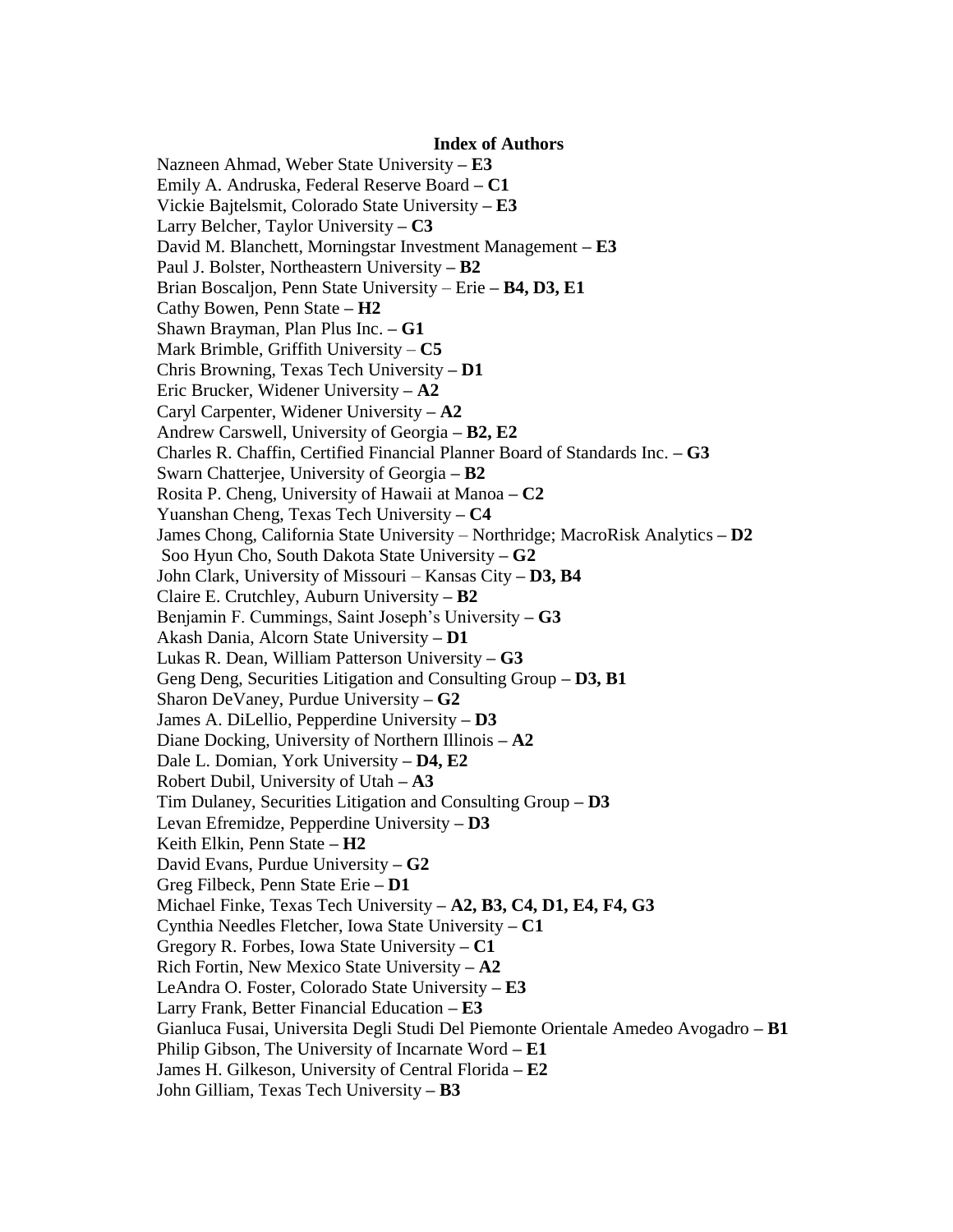John Golob, Retired, Federal Reserve Bank of Kansas City **– G4** Vance E. Grange, Utah State University **– A4**, F4 Tim Griesdorn, Iowa State University **– G2** Tao Guo, Texas Tech University **– F4** Sherman D. Hanna, The Ohio State University **– B4, G2, H1** Stuart Heckman, The Ohio State University **– G2** Rick Hedderick, Penn State University – Erie **– E1** Jeanne M. Hogarth, Federal Reserve Board **– C1** Hunter Holzhauer, Penn State Erie **– F3** Hunter Holzhauer, Penn State Erie **– D1** Eunice O. Hong, The Ohio State University **– B4** Matthew Hood, Texas State University – **B4** Jiahua Z. Huang, Texas A&M University **– B1** Thomas E. Hunter, Widener University **– A2** Tim Husson, Securities Litigation and Consulting Group **– B1** Sandra Huston, Texas Tech University **– C4, D1, E4** Randal Ice, University of Central Oklahoma **– A4** Russell James III, Texas Tech University **– A4, G3** Victoria Javine, University of South Alabama **– C1** Anand Jha, Texas A&M International University **– G4** Jim Kee, South Texas Money Management **– D2** Kyoung Tae Kim, The Ohio State University **– B4** YoungJun Kim, Texas A&M International University **– G4** Michael D. Kinsman, Pepperdine University – **A1** James W. Kolari, Texas A&M University **– B1** Sophie Kong, Western Washington University **– A3** Irina Kunovskya, University of Georgia **– F2, H2** Stefen Kutzman, University of Georgia **– B2** Francis Laatsch, Southern Mississippi University **– F1** Thomas P. Langdon, Roger Williams University **– A4, F4** Benjamin Lansford, Penn State **– H2** Mitzi Lauderdale, Texas Tech University **– C4** Edward R. Lawrence, Florida International University **– G1** Thomas Layton, Texas Tech University **– G4** Jae Min Lee, The Ohio State University **– G2** Nirmala Lee, London Metropolitan University **– D4, F3** Karen Leppel, Widener University **– A2** Fen Liu, The Ohio State University **– B4** Qianqiu Liu, University of Hawaii at Manoa **– C2** Wei Liu, Texas A&M University Jean Lown, Utah State University **– G2** Xing Lu, University of Indiana South Bend **– F3** D.K. Malhotra, Philadelphia University **– D1** Terrance Martin, Texas Tech University **– A2** Claire Matthews, Massey University **– E4** Imitiaz Mazumder, St. Ambrose University **– E3** Craig McCann, Securities Litigation and Consulting Group **– B1, D3** Stuart Michelson, Stetson University **– A2, C3, E2** Suchismita Mishra, Florida International University **– G1**